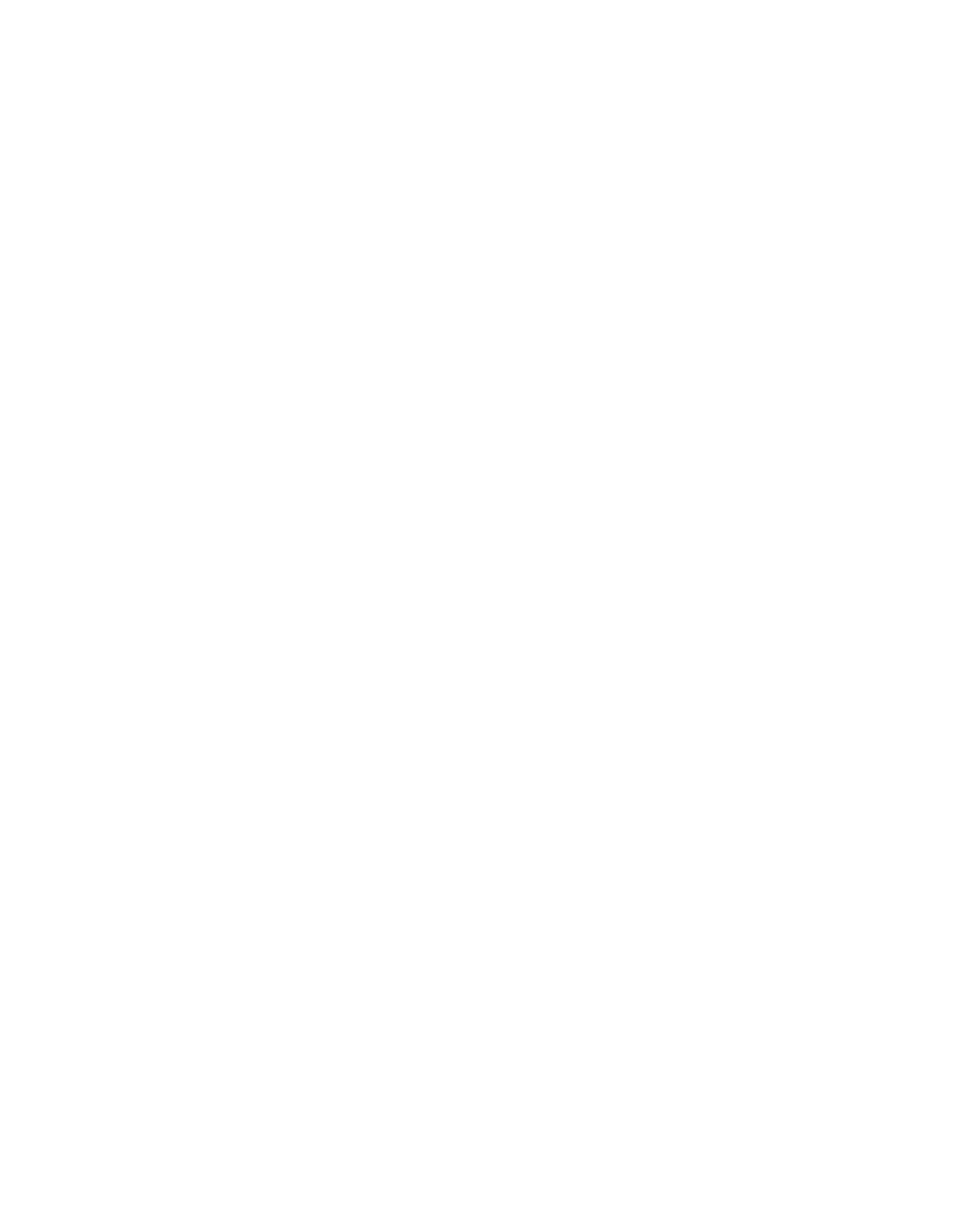# **Statement by the Hon. Korn Chatikavanij, Governor of the Bank for Thailand, at the Joint Annual Discussion**

Mr. Chairman, President of the World Bank, Managing Director of the IMF, Distinguished Governors, Ladies and Gentlemen,

It is an honor for me to have an opportunity to address at the 2009 Annual Meetings of the Boards of Governors of the World Bank Group and the International Monetary Fund. I would like to express my sincere appreciation to the Government of Turkey for the excellent arrangements. Istanbul also deserves our congratulations for being the only City outside Washington, DC. that has been chosen twice as the venue for the Annual Meetings, reflecting its excellent facility, unique location and warm and generous hospitality of its people.

### **Global Economy**

We are meeting here at the turning point of the world economy. From the global financial crisis that erupted in the final months of 2008 resulting in a drastic collapse of global demand and global trade, we can now have some relief that the worst of economic crisis is behind us.

Recovery is still fragile and uncertain. We must continue to be vigilant and ensure that appropriate fiscal and monetary policies are in place, and that our respective economic stimulus programs are being maintained to secure sustained recovery.

The crisis also brought a new era of economic cooperation with more balanced and inclusive voice of developing and emerging countries. In this connection, we welcome the efforts by G20 to play a leading role in coordinating forceful response and setting the agenda for a more balanced and sustainable economic growth. We must also rebuild the financial system and reform the international financial architecture to meet the challenge of the  $21<sup>st</sup>$  century. The International Financial Institutions (IFIs) must be equipped with sufficient resources to enable them to play a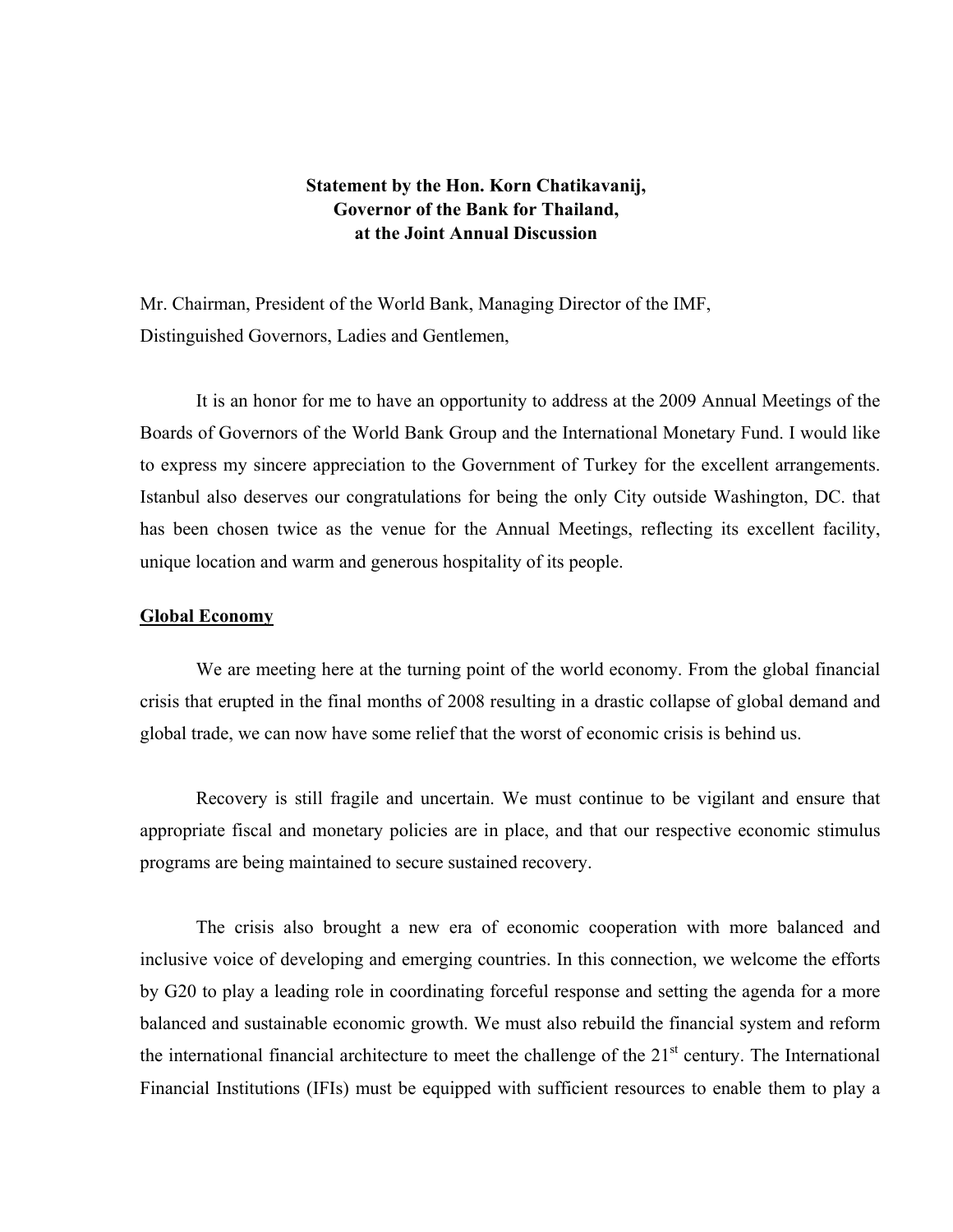key role in supporting global economic stability and development. Only through international cooperation can this ambitious agenda succeed.

At the recent G20 meeting and other economic forums, there has been much talk of the need for the net-saving emerging economies of Asia to switch from their role as the supplier of goods to a role of the world's consumer and investor. Nonetheless, this is not an easy adjustment, especially since the Asian economies need to prepare for a rapidly aging society. The International Financial Institutions' role in advising and funding this economic shift is crucial and must be done in a way that do not create unsustainable fiscal burden on already tight budgets.

### **Thai Economy**

Mr. Chairman,

Like many other countries, Thailand has also implemented expansionary fiscal and monetary policies. The current government has introduced two successive economic stimulus packages. From early 2009, we introduced the first package focusing on promoting domestic demand through private consumption and extending supports for the poor and low-income groups. We also recently launched the additional stimulus package equivalent to 42 billion USD or 16 percent of GDP on top of normal annual budgets over the next three years to invest in infrastructure development in order to upgrade the country's competitiveness.

As a result of government action and a more stable global environment, the Thai economy in the second quarter of 2009 grew at an annualized rate of 9 percent compared with the first quarter. We believe that the recovery is gaining some traction. Together with the improvement in infrastructure, we hope the Thai economy will return to its sustainable growth path in the medium term.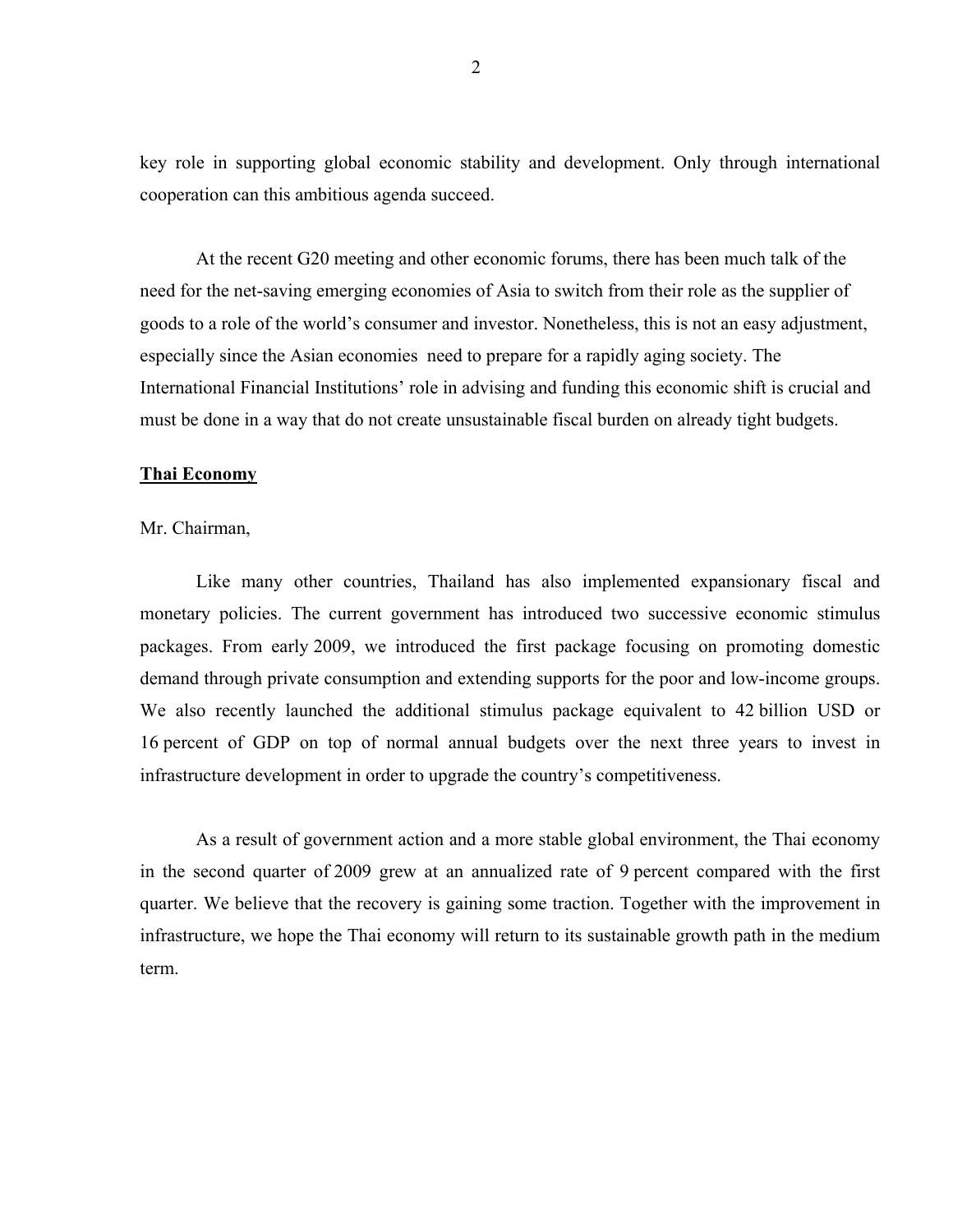## **Regional Economic and Financial Cooperation**

We recognize that regional cooperation remains critical. Indeed, Thailand is proud to be the Chair of ASEAN this year and we believe the ASEAN nations and its 550 million people can significantly contribute to the world economy. In order to enhance the effectiveness of the regional liquidity support mechanism, Thailand together with the ASEAN plus three regional partners, namely Japan, China, and South Korea, has agreed to strengthen the Chiang Mai Initiative Multilateralisation (CMIM) and enlarge the liquidity pool. We are now working towards completing a new and more effective framework with greater financing options by the end of this year that would enable the ASEAN plus three to systematically support each other and in the event of liquidity shortfalls and balance of payment difficulties.

Thailand has also played an active role in promoting South-South cooperation. Recognizing the importance of infrastructure development, the Finance Ministers' of ASEAN have made significant progress in creating an infrastructure development fund to further develop connectivity and linkages within the region. We hope that the World Bank and the IMF could provide relevant supports for this new financing innovation. Within the Greater Mekong Subregion (GMS), Thailand has also been providing development assistance to our neighbors through our Neighboring Countries Economic Development Cooperation Program. Greater Mekong projects funded by this program would help to improve trade facilitation, enhance capacity, and build infrastructure in our neighboring countries to support their development. We invite the World Bank to also work with us to jointly support this South-South cooperation.

#### **Reform of International Financial Institutions (IFIs)**

## **1. IMF**

### Mr. Chairman,

On the issue of the IMF reform, we stress the importance of enhancing the Fund's legitimacy and governance by ensuring fair representation among members. The representation of the emerging economies, which have played an increasingly important role in the world economy,